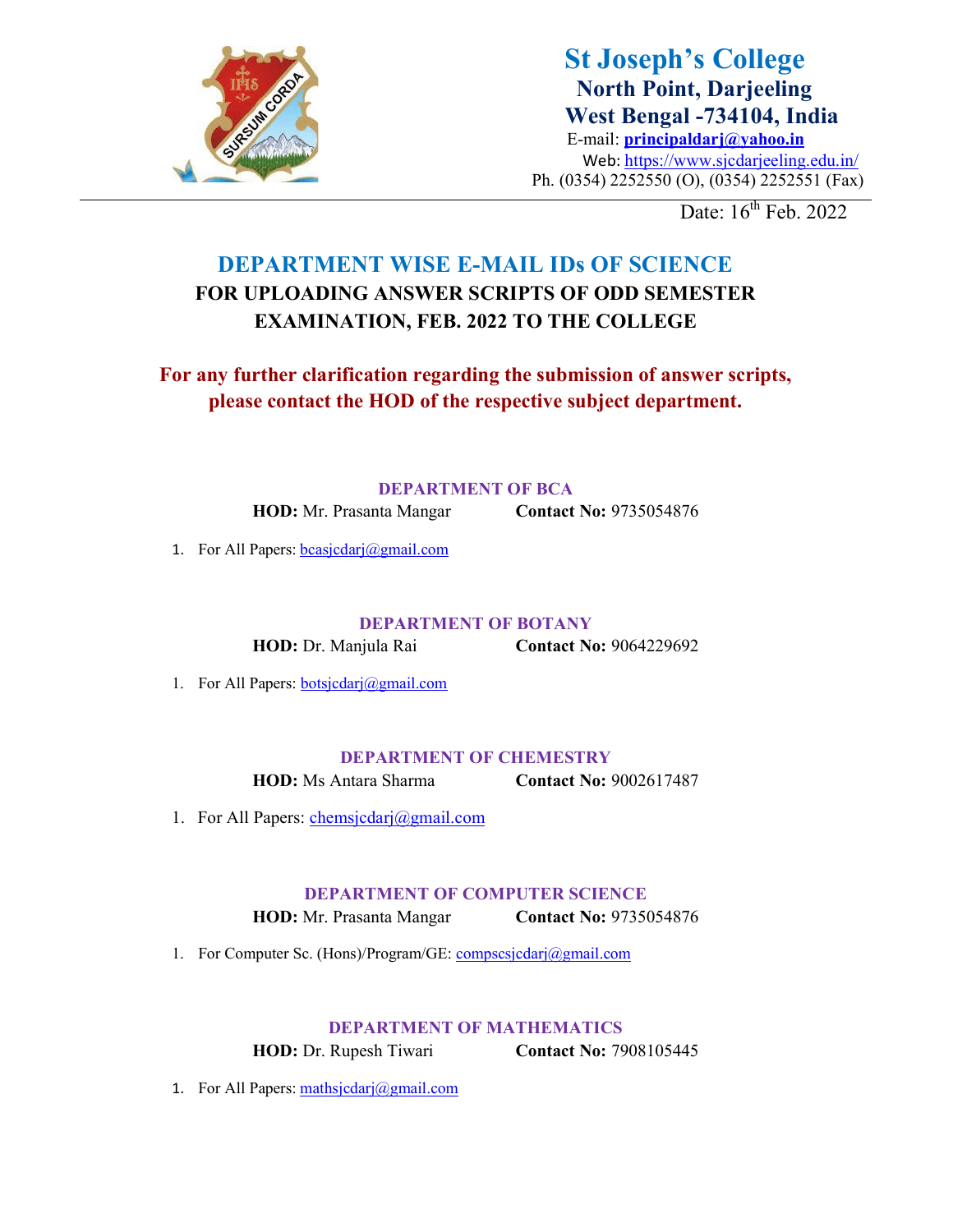## DEPARTMENT OF MICROBIOLOGY

HOD: Mr Abhijit Chettri Contact No: 9735023708

1. For All Papers: mcbhsjcdarj@gmail.com

## DEPARTMENT OF PHYSICS

HOD: Dr. N.K. Pradhan Contact No: 9434495896 / 9733179441

| For 1 <sup>st</sup> Semester Honours                                 |                                                             |  |
|----------------------------------------------------------------------|-------------------------------------------------------------|--|
| For CC1<br><b>Mathematical</b><br><b>Physics Lab</b><br>& CC2 Theory | https://classroom.google.com/c/NDY5NzcxODMzMTc2?cjc=ke6hlsi |  |
| For CC2 Lab<br><b>CC1 Theory</b><br>& ENVS                           | https://classroom.google.com/c/NDY2NDUzNjYzNDEz?cjc=vbzmah6 |  |

| For 1 <sup>st</sup> Semester Program |                                                             |  |
|--------------------------------------|-------------------------------------------------------------|--|
| DSC                                  | https://classroom.google.com/c/NDY2NDUyNzc0NTY5?cjc=r6wfs6q |  |

| For 3 <sup>rd</sup> Semester Honours                       |                                                             |  |
|------------------------------------------------------------|-------------------------------------------------------------|--|
| For CC5<br><b>Mathematical</b><br><b>Physics II Lab</b>    |                                                             |  |
| For CC5<br><b>Mathematical</b><br><b>Physics II Theory</b> | https://classroom.google.com/c/MzczMzU0MTkwMDgw?cjc=qzwzjqv |  |
| <b>For SEC Theory</b>                                      |                                                             |  |
| <b>For CC6 Thermal</b>                                     |                                                             |  |
| <b>Physics Practical</b><br><b>For CC6 Thermal</b>         |                                                             |  |
| <b>Physics Theory</b>                                      | https://classroom.google.com/c/MzcxMDgyMzk1MDQ0?cjc=u374fms |  |
| For CC7 Digital                                            |                                                             |  |
| electronics theory                                         |                                                             |  |
| For CC7 Digital                                            |                                                             |  |
| <b>Electronics Practical</b>                               |                                                             |  |

| For 3 <sup>rd</sup> Semester Program and GE |                                                             |  |
|---------------------------------------------|-------------------------------------------------------------|--|
| For DSC and GE                              | https://classroom.google.com/c/NDY2NDUyNzc0NDIy?cjc=032uman |  |
| (All Papers)                                |                                                             |  |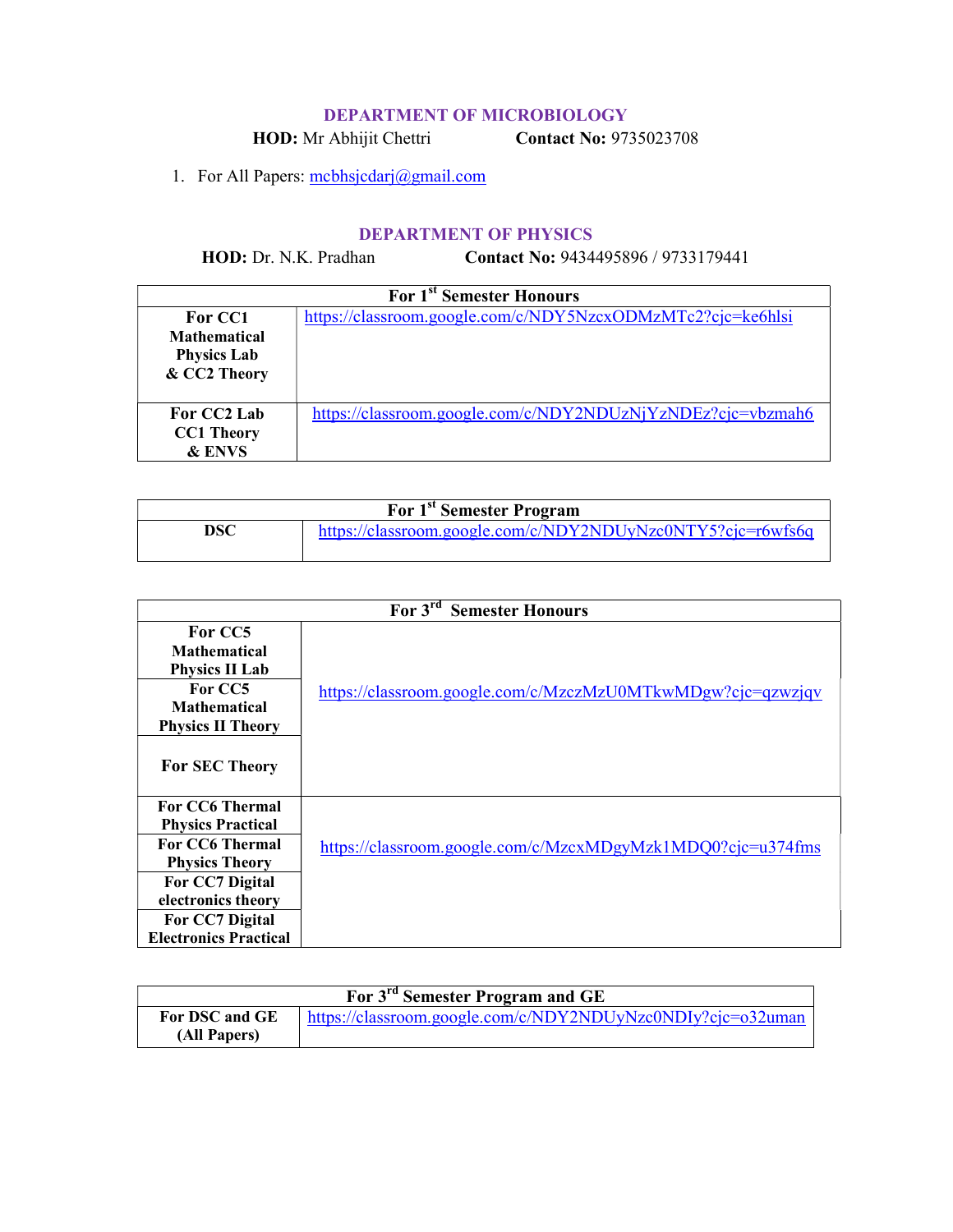

# St Joseph's College North Point, Darjeeling West Bengal -734104, India

E-mail: principaldarj@yahoo.in Web: https://www.sjcdarjeeling.edu.in/ Ph. (0354) 2252550 (O), (0354) 2252551 (Fax)

| For $5^{th}$<br><b>Semester Honours</b> |                                                             |  |
|-----------------------------------------|-------------------------------------------------------------|--|
| <b>For DSE1</b>                         |                                                             |  |
| Advanced                                |                                                             |  |
| <b>Mathematical</b>                     |                                                             |  |
| <b>Physics 1 Lab</b>                    | https://classroom.google.com/c/MzQzMzQ5NTEzNzI0?cjc=dmn45qi |  |
| For CC11                                |                                                             |  |
| <b>Ouantum</b>                          |                                                             |  |
| <b>Applications Lab</b>                 |                                                             |  |
| <b>For DSE 2 Theory</b>                 |                                                             |  |
|                                         |                                                             |  |
| For CC 12                               |                                                             |  |
| <b>Practical</b>                        |                                                             |  |
| For CC 12 Theory                        | https://classroom.google.com/c/MzczMzU0MTkwMDM5?cjc=bnuuo4p |  |
| <b>For DSE 1 Theory</b>                 |                                                             |  |
| For CC 11 Theory                        |                                                             |  |

| For 5 <sup>th</sup> Semester Program |                                                                                         |  |
|--------------------------------------|-----------------------------------------------------------------------------------------|--|
|                                      | For DSC (All Paper) $\vert$ https://classroom.google.com/c/NDcwMTk2MjY3MjI0?cjc=pxobm23 |  |
|                                      |                                                                                         |  |

Note: Different papers in same classroom will be collected under different assignments.

#### DEPARTMENT OF ZOOLOGY

HOD: Ms. Barkha Rai Contact No: 9641125617

| For 1 <sup>st</sup> Semester Honours Students                                                                   | For 1 <sup>st</sup> Semester Program      |
|-----------------------------------------------------------------------------------------------------------------|-------------------------------------------|
| For CC 1<br>zoocbcsexam2021@gmail.com<br>For $CC2$<br>sem1zoodiwa@gmail.com<br>For AECC-1 sem1zoodiwa@gmail.com | DSC 1 (Program) birber2021@rediffmail.com |
| For 3 <sup>rd</sup> Semester Honours Students                                                                   | For 3 <sup>rd</sup> Semester Program/GE   |
| For CC 5<br>sem3zoodiwa@gmail.com<br>For CC 6<br>$cc6$ exam.21@gmail.com                                        | For GE<br>subbaalbina@gmail.com           |
| For CC 7<br>birber2021@rediffmail.com                                                                           | DSC 3 (Program) birber2021@rediffmail.com |
| For <b>SEC</b><br>subbaalbina@gmail.com                                                                         |                                           |
| For 5 <sup>th</sup> Semester Honours Students                                                                   | For 5 <sup>th</sup> Semester Program      |
| For CC 11<br>birber2021@rediffmail.com                                                                          |                                           |
| For CC 12<br>subbaalbina@gmail.com                                                                              | For DSE 1<br>birber2021@rediffmail.com    |
| For DSE (Endo) dseendoexam.21@gmail.com                                                                         | For <b>SEC</b><br>subbaalbina@gmail.com   |
| For <b>DSE</b> (AB)<br>sem5zoodiwa@gmail.com                                                                    |                                           |